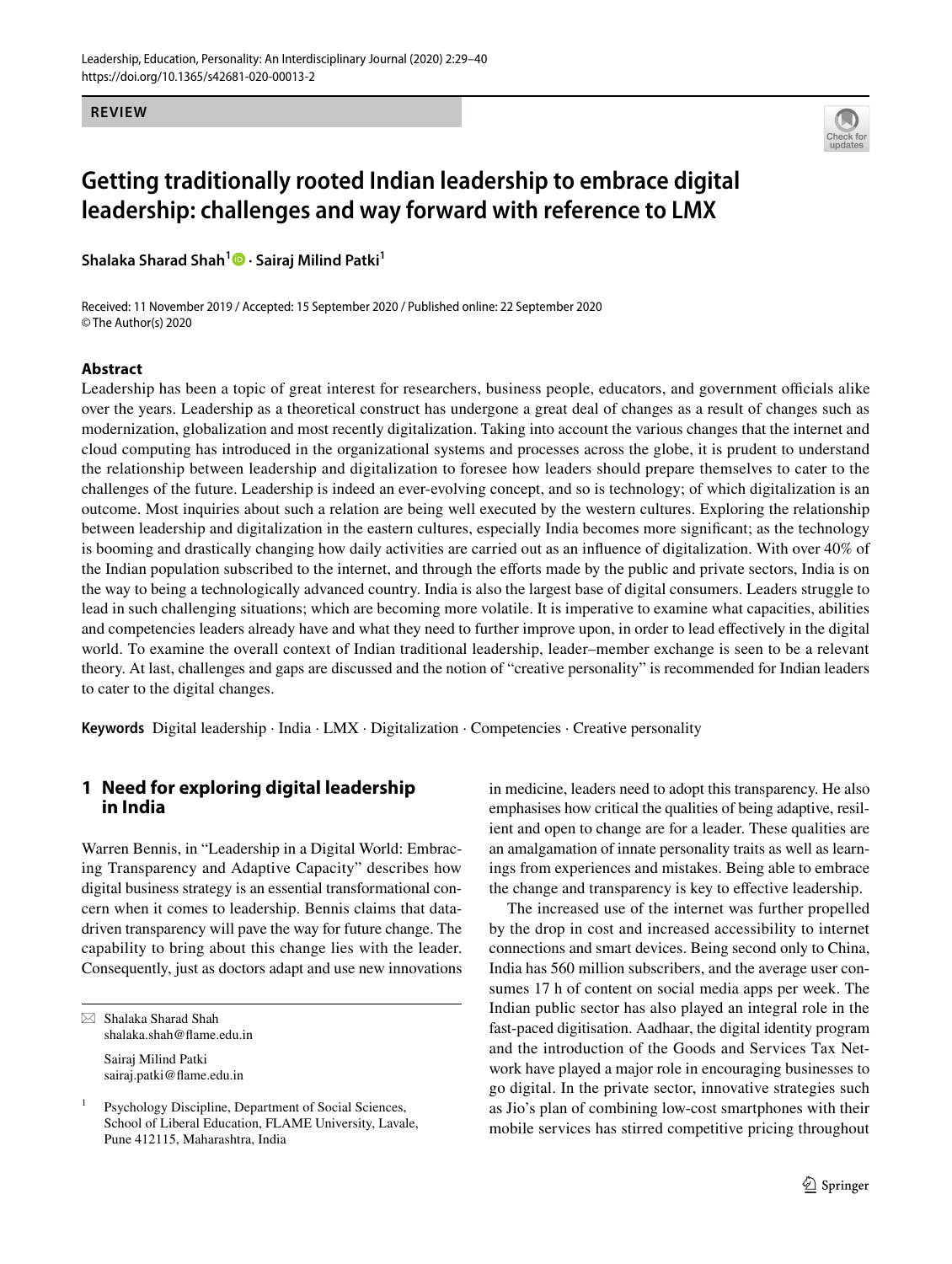the industry. The 95% drop in the data costs as of 2013 has resulted in a 153% growth in data consumption (McKinsey Report [2019](#page-10-0)).

There is an ever-increasing need for today's leaders to understand current digital needs, be able to cater to those needs through upgrading themselves and the processes in organizations, be able to gauge future demands, be able to train their followers to perform in the changing digital times and most importantly how to lead by considering followers needs pertaining to the digital world not forgetting the cultural context in which all this interaction takes place. To achieve such a goal, leaders' competencies play an important role. Competencies often used synonymously with skills especially in the Indian context, are in fact more than skills.

Competencies are a confation of knowledge, skills, attitude, values, and norms. Competencies go beyond merely skillful execution of tasks in favourable conditions. A competent leader should be able to perform optimally also in unfavourable, new and unforeseen conditions. According to Erpenbeck and Rosenstiel ([2003\)](#page-10-1), competencies entail engaging in creative thinking processes, they are a result of dispositions of self-organization in human interaction. Competencies can be defned based on one's self-organization abilities. Skills, knowledge and abilities can be directly tested; however, competencies can only be observed or indirectly measured retrospectively by considering the personal dispositions, by measuring or observing the actual behaviour and through performance measurement. Being able to execute tasks efectively and innovatively in a new and unpredictable situation may serve as a basis for competent leadership behaviour. "Competencies are based on the foundation of knowledge, constitute values, disposed as abilities, consolidated through knowledge and realized on the basis of will" (Bharadwaj et al. [2013](#page-10-2), p. 490). Considering this notion of competencies, it would prove signifcant to investigate which competencies leaders require in traditional leadership and which competencies they would require in the new digital world. Research conducted in the Indian context suggests a gap in understanding what the leaders can provide and what the digital world demands. The current article aims to bridge this gap by reviewing empirical and other forms of investigative reports from well-established and reputed companies on the LMX theory, its relevance in the digital world, digitization process in India, challenges faced by leaders in catering to digital demands and fnally competencies for the digital leadership (Bharadwaj et al. [2013\)](#page-10-2).

## **2 Exploring Indian leadership in the context of LMX**

Leadership like any other social transaction is a two-way process and relationship-based. The unidimensional leadership theories focusing solely upon the leader (leader characteristics and styles) are thus being supplemented if not replaced, by theories like the leader–member exchange (LMX), which considers leadership to be a multidimensional social process and thus allows for infuence by several factors like the cultural context of the relationship. According to research, national culture and leadership are interdependent (Anand et al. [2011](#page-10-3)). While leadership plays a critical role in moulding culture (Schein 1985 as cited in Anand et al. [2011\)](#page-10-3) and is a piece in the cultural processes that are performance-related (Safold [1988\)](#page-11-0), it is also conditional on the culture (House et al. [2004\)](#page-10-4). National culture has a rich history (Clark 1970 as cited in Anand et al. [2011](#page-10-3)), and is integral while generating values and meanings that are shared by the coming generations. Researchers have found a strong relationship between the expectations from leaders as to how they behave and the national culture (Gelfand et al. [2007](#page-10-5)). In order to help make a smooth transition from traditional to digital leadership, consideration of the cultural context thus becomes imperative. As India stands at the helm of transforming and progressing rapidly in terms of incorporation of technology in management, an overview of the historical leadership patterns and the status quo is required to plan further steps towards digital leadership. This paper thus attempts to discuss the specifc considerations and challenges when implementing digital leadership, and also provides suggestions for the same in terms of specifc competencies. The LMX theory has been considered as the primary theoretical basis for this discussion.

#### **3 Traditional Indian leadership**

Since centuries India has incorporated ideologies and practices from around the world with reference to governance and management. The treatise '*Arthãshastra*' was one of the earliest detailed descriptions of notions of fnancial administration, trade and commerce, and management of people. These ideas have knowingly or unknowingly become an integral part of organisational thinking in the country (Rangarajan [1992](#page-10-6); Sihag [2004](#page-11-1)). When trade increased and led to the establishment of ties with the Romans, their systematic governance methods found their way into India by 250 A.D. For a couple of centuries after that, the Gupta Dynasty helped the establishment of rules and regulations for governance and management systems. Later, from about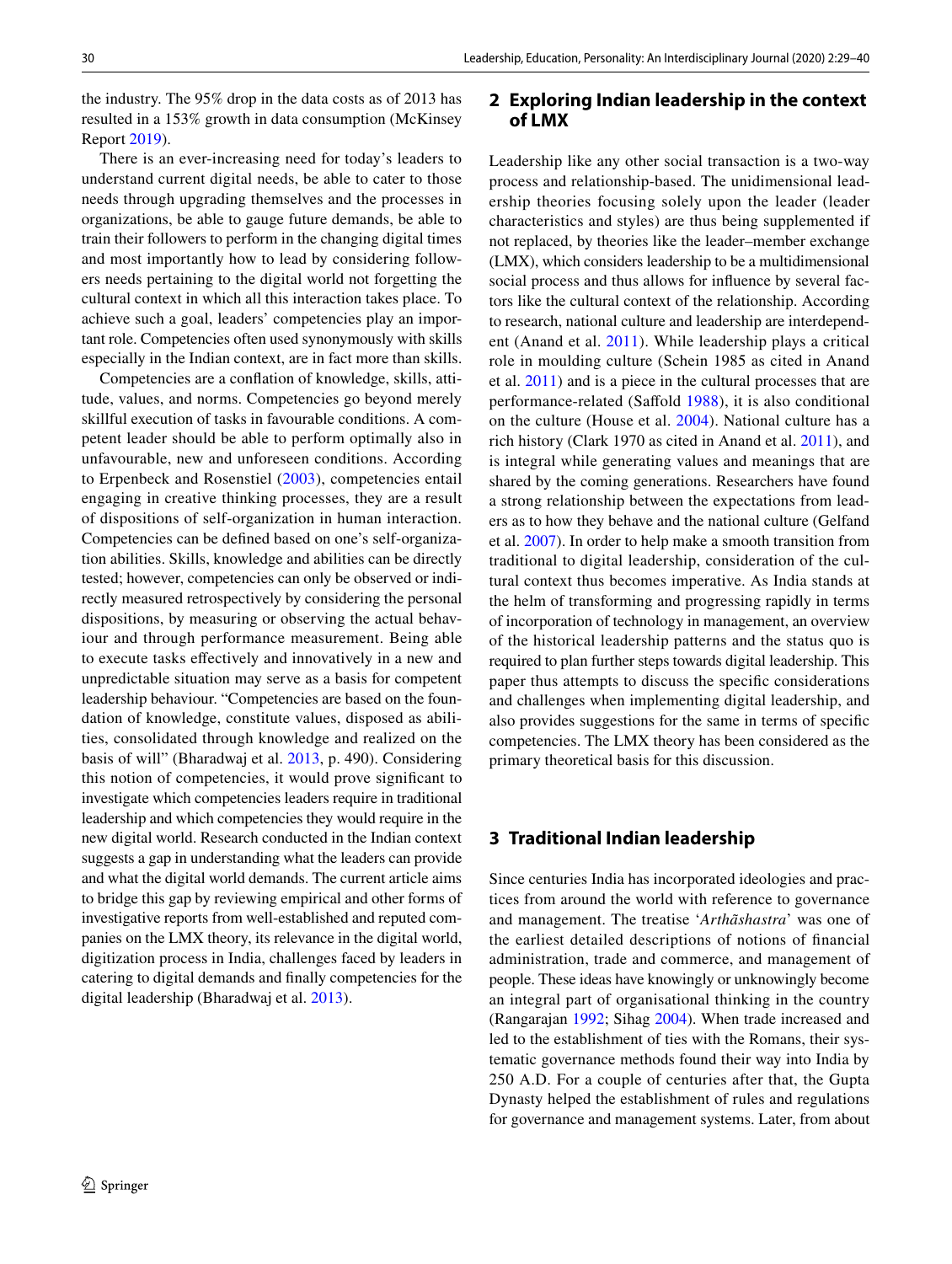1000 A.D., Islamic rulers infuenced many areas of trade and commerce in the country. The British colonial rule emerged as the next powerful force that infuenced the managerial history of India for almost two centuries (Chatterjee [2007](#page-10-7)). The ideas of leadership emerging from these ideologies of ancient wisdom too, therefore, continue to play a major role in the emergence and functioning of leadership in India.

In contemporary times, the Indian management, while being rooted in ancient wisdom, is also impacted by the complexities of modern global perspectives. Though the societal values have largely remained anchored in ancient ideology, corporate priorities and values of global linkages have started entering mainstream management. This transition period poses a milieu of challenges as well as opportunities.

# **4 LMX in the Indian context**

Research studies focusing on LMX in the non-western context have usually demonstrated constricted relationships between job satisfaction, leader trust, procedural justice, OCB and LMX, and have thus shown that when it comes to the outcomes of LMX, culture matters. Since cultural norms are difficult to change or adjust, they often end up becoming challenges for the leaders. Thus, leaders work towards creating new symbols that also align with the pre-existing cultural norms. Dismantling hierarchies using open communication, making collaborative software and strategically hiring new employees that serve to fulfl the vision of the organization. When applying the LMX in the Indian context, the crucial aspects to be considered include the broad cultural orientation of the country (in terms of being a collectivistic country), the traditional pattern of leader–member relationship (characterized by high power distance) and the position of the leader (from a predominant paternalistic tradition). The power distance, as well as the individualism–collectivism, have implications in the results of LMX (Anand et al. [2011](#page-10-3)).

# **5 LMX and individualistic vs. collectivistic cultures**

When it comes to the vertical-collectivistic cultures, they consider themselves as interdependent and give emphasis to adjusting individual goals to match the collective interests, the perceived duties as well as the commitment to social behaviour (Triandis 1995 as cited in Rockstuhl et al. [2012](#page-10-8)). They also hold the authority at higher regard due to the power distance orientation being higher (Shavitt et al. [2006](#page-11-2)).

As a result, individuals in a vertical-collectivistic culture respond to those in positions of power not only because of personal relationships but also because it is a part of their role in society (Dickson et al. [2003\)](#page-10-9). In the end, due to the stronger compliance to and respect for authority that is associated with vertical-collectivism, the concept of LMX has weaker effects in these cultures.

# **6 LMX and high vs. low power distance setups**

According to Hofstede ([2001\)](#page-10-10), power distance refers to the degree to which individuals are accepting of the social stratifcation and unbalanced allocation of power, while the concepts of individualism and collectivism explore how one sees themselves as part of the collective (Rockstuhl et al. [2012\)](#page-10-8).

In the context of high power distance, people tend to give the views and decisions of the authority fgures a lot of importance. The decisions they make are accepted by all. On the other side of the spectrum, low power distance societies prefer to have power over their decisions, autonomy is of utmost importance and an excessive assertion of dominance by leaders is uncomfortable (Anand et al. [2011\)](#page-10-3).

Cross-cultural research shows that when there is a high power distance; leaders have centralized power and high control of the decisions such as employees' compensation and benefts which is an important forerunner for forming a good LMX relationship (Aryee and Chen [2006](#page-10-11)). While those in a low power distance believe in the concept of self-management and solving problems on their own (Adler 1997; Kirkman and Shapiro 1997 as cited in Anand et al. [2011](#page-10-3)). Thus, the process of social exchange that is observed in high-quality LMX relationships is more prominent in high power distance societies than in low power societies (Anand et al. [2011](#page-10-3)).

In Indian organizations, ranks are on the office doors, there are separate eating spaces for the managers and employees; the status of an employee is dependent on the employment benefts (Chhokar et al. [2007](#page-10-12)). Embracing high-power distance does not differ with the status, in the GLOBE study all respondents from India showed high scores in the power distance index, despite their social status (House et al. [2004\)](#page-10-4).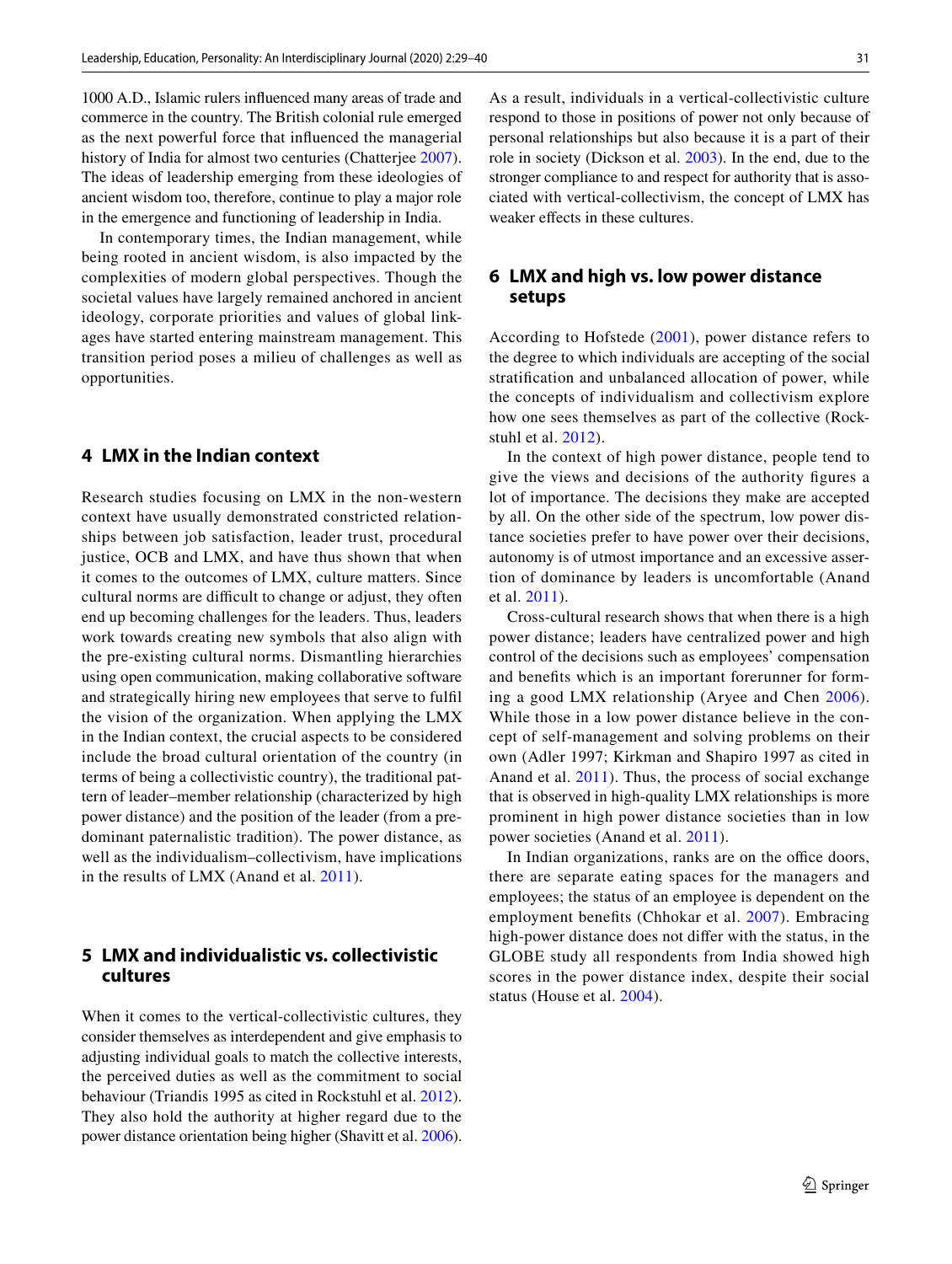# **7 LMX, paternalistic leadership and age of the leader**

The traditional and patriarchal family structure that most Indians grow up in, is an environment where they are expected to obey their father or family head (Sinha [1990](#page-11-3) as cited in Pellegrini et al. [2010\)](#page-10-13). An ethnographic study by Seymour and Seymour ([1999\)](#page-11-4) showed that children in Indian families are taught that their needs are not as important as submitting to the authority fgures and this helps to maintain harmony. There is a similar structure in Indian organizations, where employees on the lower end of the chain follow a procedure to communicate with the higher-ups (Zaidman and Brock 2009 as cited in Pellegrini et al. [2010\)](#page-10-13). Consequently, employees are meant to obey the leader and adopt the leader's values as their own (Cheng and Jiang 2000 as cited in Pellegrini et al. [2010](#page-10-13)). The conjunction between benevolence and authority refect the qualities of a traditional father fgure, someone who is nurturing, trustworthy but also authoritative, and a disciplinarian at the same time (Sinha [1990](#page-11-3)). In Indian families, social support plays a huge role in overcoming difficulties. Long-term relationships are given more focus and this is translated into the practices of HR in companies. When it comes to compensation, the seniority of the employee plays a huge role (Erez [1994\)](#page-10-14). Selection and hiring also often are affected by the connections and relations the applicants have with the association and those with the most valuable connections usually is the one that is deemed to have the most qualifcations (Gelfand et al. [2004\)](#page-10-15).

The characteristic social patterns observed in India and similar collectivistic cultures refect paternalistic leadership—a concept that has gained a lot of traction in the context of non-western literature (Aycan [2006](#page-10-16); Farh et al. [2008](#page-10-17); Pellegrini et al. [2010\)](#page-10-13). Paternalism includes the leaders and managers giving attention not only to providing career support but also paying attention to the employee's personal lives when they are not working (Gelfand et al. [2007](#page-10-5)). When it comes to paternalistic leaders they take this concern for the employees and integrate it with their control over the employee's decision making (Martinez [2005](#page-10-18)). In Latin America, Asian and Middle Eastern organizations, this has proven to be an efficient managerial approach (Cheng et al. 2004; Osland et al. 1999; Pellegrini and Scandura 2006 as cited in Pellegrini et al. [2010](#page-10-13)). According to The Global Leadership and Organizational behaviour Effectiveness (GLOBE) study (House et al. [2004](#page-10-4)), this form of leadership is found in countries that have high power distance and are collectivistic. Thus, it is also prominent in India (Aycan et al. [2000](#page-10-19); Mathuret al. [1996\)](#page-10-20). The study by Aycan et al. ([2000\)](#page-10-19) supported this claim, showing that paternalistic values were

seen more in countries like India and China as compared to individualistic countries like Germany.

In paternalism, the subordinates reciprocate the leader's benevolence by showing loyalty and compliance. While the leaders provide resources while the employees give the leader their devotion. These relationships work on the central theme that the power dynamics are unbalanced. Indians strive to fnd someone who acts as a guru to them, one who can integrate both maternal and paternal symbols, and provide a sense of authority and amity (Nagpal 2003; Kakar 1978 as cited in Pellegrini et al. [2010](#page-10-13)). The important characteristics of successful leadership in the Indian context involve a dependent relationship, a power distance and intimacy. The GLOBE interviews also showed that respondents fnd those who have an intuition in matters regarding employees, and act as a parent fgure are efective leaders (Chhokar et al. [2007\)](#page-10-12).

Age and the individual's social standing also plays a huge role when it comes to how much respect one receives, this is especially seen in developing traditional societies. In India, seniors being formally addressed by their last names is a common practice. The Indian culture also emphasises on how "interpersonal interdependence" and social responsibilities are of utmost importance (Kakar [2008](#page-10-21)). The concept of interdependence leads to a state of commitment, liability and a sense of loyalty, these characteristics are looked highly upon, paternalism, thus, has a positive effect on the worker's attitude. In paternalistic societies, these characteristics translate into interpersonal relationships that may transpose into a sense of commitment to the organization as well. In countries like India, efective leadership entails interpersonal relations and investment in personal difficulties. There is also a hierarchical system that closely resembles the relationships in a paternalistic society that is due to the high power distance. Thus, paternalistic leadership may work extremely well in Indian organizations and add to the quality of LMX relations in India (Pellegrini et al. [2010\)](#page-10-13).

# **8 Digitalization in India**

Before discussing the process of digitalization, explaining the distinction between digitalization and digitization is inevitable. Digitization is the process of transforming analogue data into its virtual form. Over the past decade, everything from music to money transactions has a new digital counterpart. Digitalization, however, is the perfect combination of technological advancements and human values. It is not just about getting results but also the process. Digitalization as a process understands and facilitates the impact of information and digital technologies on subsequent business practices. Embracing digitalization empowers organizations to accept and assimilate more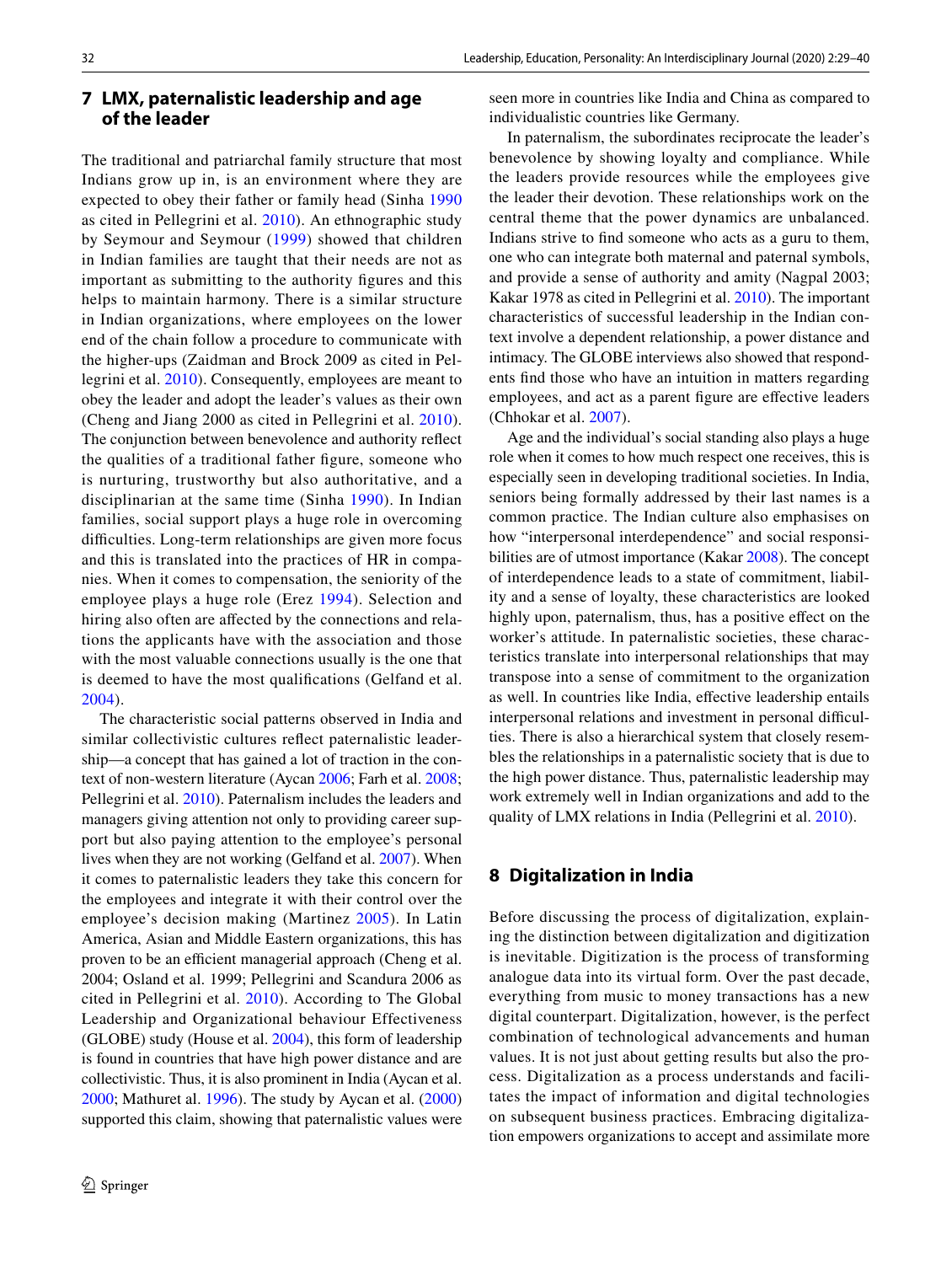efficient business practices which eventually adds value to all stakeholders in the business. The ultimate goal of digitalization is not only to reduce operational costs, but also magnifying the business value for individuals, companies, and societies. (Li et al. [2016\)](#page-10-22). Digitalization is the new process of getting things done as well as providing an outstanding experience to the customer by taking advantage of the advancements in technology. A leader's contribution to the transformation to a community of knowledge and their expertise in technology defnes digital leadership. Digital leaders have an obligation to stay on track with the new advancements and have a genuine curiosity and thirst for knowledge. They should possess the skills to not only identify patterns and trends in areas like big data and cloud computing but also use these resources to their fullest capacity. Being able to identify and fll the gaps in their knowledge is equally essential (Reddy [2018\)](#page-10-23).

Sahyaja and Rao ([2018\)](#page-11-5) describe some aspects of the digital age. They document that the process of digitalization accelerated, with the development of personal computers such as the Simon in 1950, Apple II in 1977 and IBM PC in 1981 (Bounfour [2016;](#page-10-24) Collin et al. [2015](#page-10-25); Vogelsang [2010](#page-11-6)). The impact of digitalization was far more due to the introduction of the 'World Wide Web' (Ibid) (Berman and Marshall 2014; Collin et al. [2015;](#page-10-25) Tapscott 1996; Vogel-sang [2010](#page-11-6)). The process of digitalisation and its effects is termed as "digital transformation" (Berman 2012; Bounfour [2016](#page-10-24); Chew 2015; Coyle 2006; Housewright and Schonfeld 2006 as cited in Sahyaja and Rao [2018](#page-11-5)). Sahyaja and Rao further document six characteristics of digital age:

- 1 Interconnectedness
- 2 Diminishing lag in time and the abundance of data
- 3 Added transparent and complexity
- 4 A fatter hierarchy and fewer personal boundaries
- 5 Decision facilitator and improving integrity
- 6 Humanising efect

Taking into account the digitalization process and the characteristics of the digital age and the constantly changing digital requirements it is essential to consider the efects of this process on the functioning of organizations. There is no doubt that leadership is the apex for any organization to adapt to digital changes, improve processes and productivity. Digital leadership is characterised by the use of an organisation's digital resources to achieve organisational aims and goals. This may be at two levels—individual or organisational. Individual digital leadership is often taken up by the Chief Information Officer. A digital leader at the organisational level is one that takes advantage of the resources they have to get an edge over their competitors. They are willing to analyse how information technology can be used to make them more receptive to the requirements of their customers and changing business needs. Efective digital leadership can help a business set up better workflow and methods that allow new operations. According to Westerman et al. ([2014](#page-11-7)), the leadership qualities necessary for success lies in the leaders' ability to:

- 1 Create a digital vision that is transformational in nature
- 2 Engage their employees and empower them
- 3 Make digital governance their focus; and,
- 4 Create a framework for digital leadership

Westerman et al. further quote "Digital governance is the method of guiding an organisation's digital activities towards a strategic vision and empowering and merging IT leaders and the current business methods, laying the foundation for digital leadership" (Westerman et al. [2014,](#page-11-7) p. 133–135).

#### **9 Digital gap among Indian businesses**

As mentioned earlier, the digital gap in Indian business to some extent can be understood if the digital divide in Indian context is scrutinized. Growth and business advancement as a result of the digitization process is not uniform in India and consequently results in digital gaps. Maiti et al. ([2020\)](#page-10-26) explored the issues of digitalization and development in India to understand whether the novel ICT based technological paradigm facilitates the development or in fact creates more hurdles in the Indian context. They suggest two ways of looking at this question. The frst one is more promising which suggests that for developing countries the digitization process has brought along new opportunities to grow and upgrade by creating and disseminating new information through communication technologies. They mention some success stories of Asian NICs (Newly Industrialized Countries) such as Singapore, Korea, Taiwan, where appropriate investment in digital infrastructure and need-based skill development have led to a successful technological developmental strategy. The second perspective is less optimistic, where in the new paradigm based on ICT is creating hurdles. For some countries grappling with demands of ICT based competition business have to face is a matter of concern. What is specifcally a major concern is the development of skills, competencies required for to survive the ICT based competition (Fagerberg and Godinho [2005](#page-10-27)).

To reiterate the above mentioned point, McKinsey Report ([2019\)](#page-10-0) presents the fndings of a detailed survey that consisted of 664 Indian companies of varying sizes that they administered to determine how digitised these organisations were. This was the India Firm Digitisation Survey, which consisted of 50 items relating to the organisation's digital systems. They also studied their underlying characteristics, projects and attitudes that drove them towards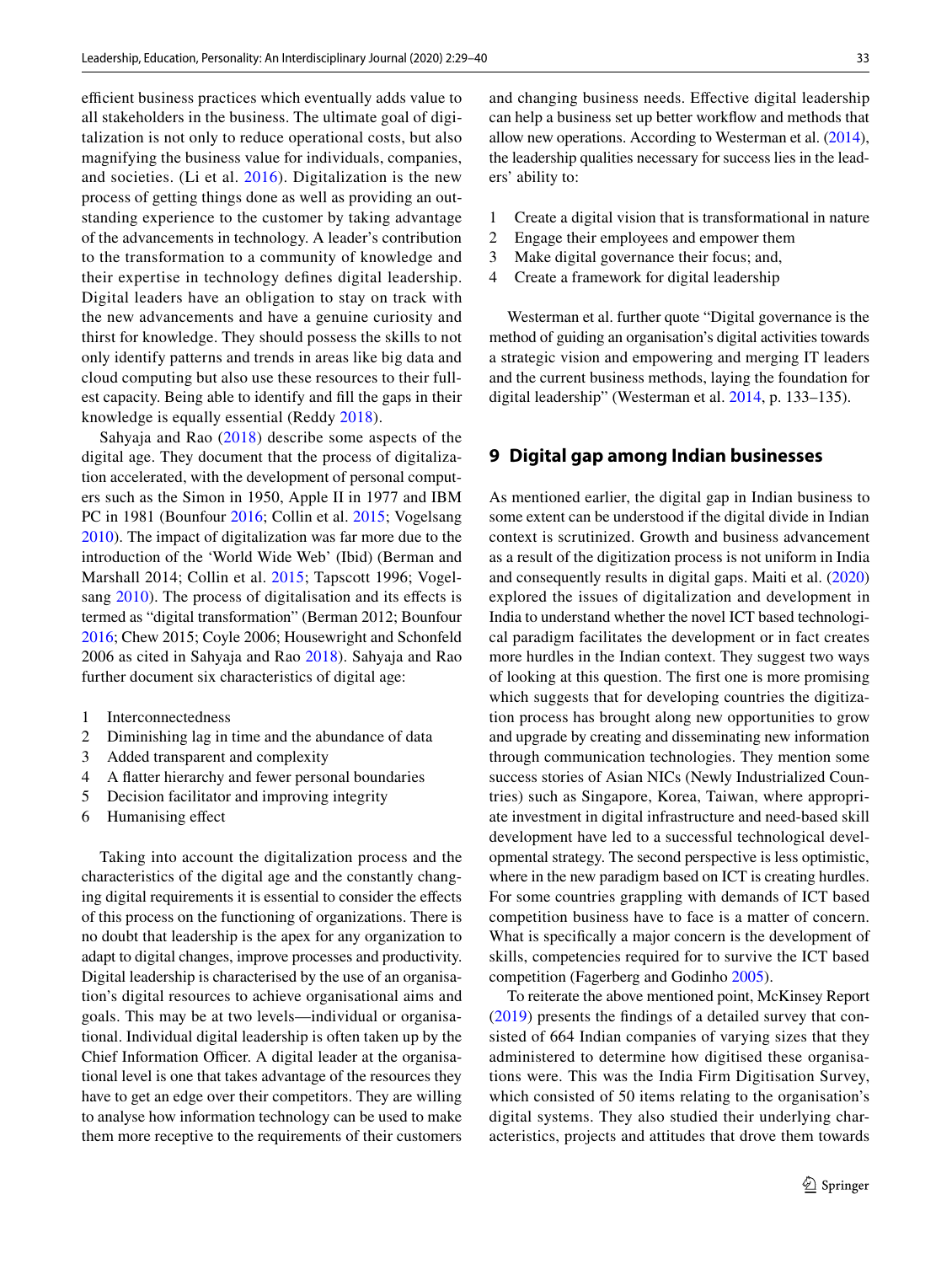digitization. This survey was used to put together the MGI India Firm Digitisation Index. This was done in order to get a better understanding of the commonalities that the leaders of these organisations share. Digital technology demands digital thinking and therefore digital leadership is of prime importance. To beneft from the digitization process, leaders must develop primarily in two areas—one is digital and the second one is humanitarian (Cortellazzo et al. [2019](#page-10-28)). Digital adaptation has been successful for some kind of organizations (Berghaus and Back [2016](#page-10-29); Westerman et al. [2014\)](#page-11-7), the types of organizations which have been successful in adapting to new digital tools and technologies belong to industry sectors of retail, banking and other high-tech sectors Westerman et al. [\(2014\)](#page-11-7). Nevertheless, digital transformation can be a challenge considering the fact that many organizations may face several difficulties such as understanding the new technology, fguring out ways in which the new technology can be operationalized, training all stakeholders to efectively use the technology, deal with resistance to change and adapt to the new technology. Reddy [\(2018](#page-10-23)) mentioned a challenge of inter-relation between digital transformation and organizational culture and the role of cross-generational communication. In the Indian context, work relationships are not merely transactional but quite personalized (Sinha [1990](#page-11-3)). Gupta (1991) (as cited in Reddy [2018](#page-10-23)) states relationship and power dynamic is sustained through a tendency to put self in a secondary position putting others frst and engaging in behaviours such as giving away, sacrifcing and selfdenial. It is next to impossible to defne a uniform pattern in culture in the Indian context considering its eclectic demographics (Sinha [1990](#page-11-3) as cited in Reddy [2018\)](#page-10-23); some more prevalent cultural components such as submissiveness, fatalism, power consciousness, possessiveness towards subordinates, fear of independent decision-making, and resistance to change (Sparrow and Budhwar [1997\)](#page-11-8) can afect exercising efective leadership in digital context. It can be inferred that considering this peculiar socio-cultural Indian setting, which is nested in legal, political, and economic context, poses further challenges in accepting digital transformation, adapting oneself to digital changes and catering to digital changes by embracing technology, making suitable changes in operations for organizations to function efficiently (Reddy  $2018$ ).

Catering to the demands of the digital age and to be able to bridge the digital gaps, Indian leaders must specifcally focus on developing and capitalizing on the following traits. McKinsey Report ([2019\)](#page-10-0) has highlighted the following traits of efective digital leaders:

*Digital strategy* Most leading companies use strategies that help them stand out to the customers and distinguish them from their competitors. They prioritize investing in new technologies that let them interact better with their customers. This investment is usually more than what their competitors choose to invest. Through the usage of e-commerce platforms, the chances of selling out are 2.3 times more likely than traditional means. These digital leaders are also better equipped to deal with digital disturbances as they adapt to uncertain environments easily. Their strategies are focused around the technology, letting it mould their modes of engagement rather than the other way around.

*Digital organization* Digital leaders prefer to have singular business units that operate and regulate digital strategies for the whole company. The companies classifed as digital leaders often have senior executives that provide a reliable support system.

*Digital capabilities* "Digital leaders are digital adopters", using digital tools more frequently than their competitors. They also utilize digital marketing as an important asset. Top companies are 2.6 times more likely to use customer management software as compared to their lower-ranking competitors and they are also more likely to organise their management systems by using planning systems by 2.5 times. Top companies as compared to lower-level companies are 2.3 times more inclined to use search optimisation and 2.7 times more willing to utilize social media to market their products.

# **10 Competencies of leaders in the digital world**

The real problem that western frms face is their internal potential for the development of new business. Digital leadership can help expedite this process. Creating a new structure for value-creation is recommended. Ambition motivates leaders to bring about change. The aspirations need to transcend the present resources and how they are used. This leads to a need for resource leverage which can be achieved by developing a strategic framework that analyses the trends and how the industry is going to evolve, thus identifying central skills, competencies and products. Organizations, therefore, need to concentrate their time and energy into innovation (Prahalad [1993\)](#page-10-30).

It is vital to consider the diference between competence and technology. While technology can stand-alone, competence is contingent on getting consistent and high yields. This exceeds design capabilities. As a process, converting designs into good results takes numerous functions. Thus, learning and understanding is essential and implied. Competence represents both implicit and explicit learning. A collective information base of these learnings that comprise a large population is essential to understanding core competencies (Prahalad [1993](#page-10-30)).

In many contexts, capabilities and competence are used synonymously. Capabilities are necessary for survival in an organisation. In contrast to a core competency, capabilities do not give organisations an upper hand over their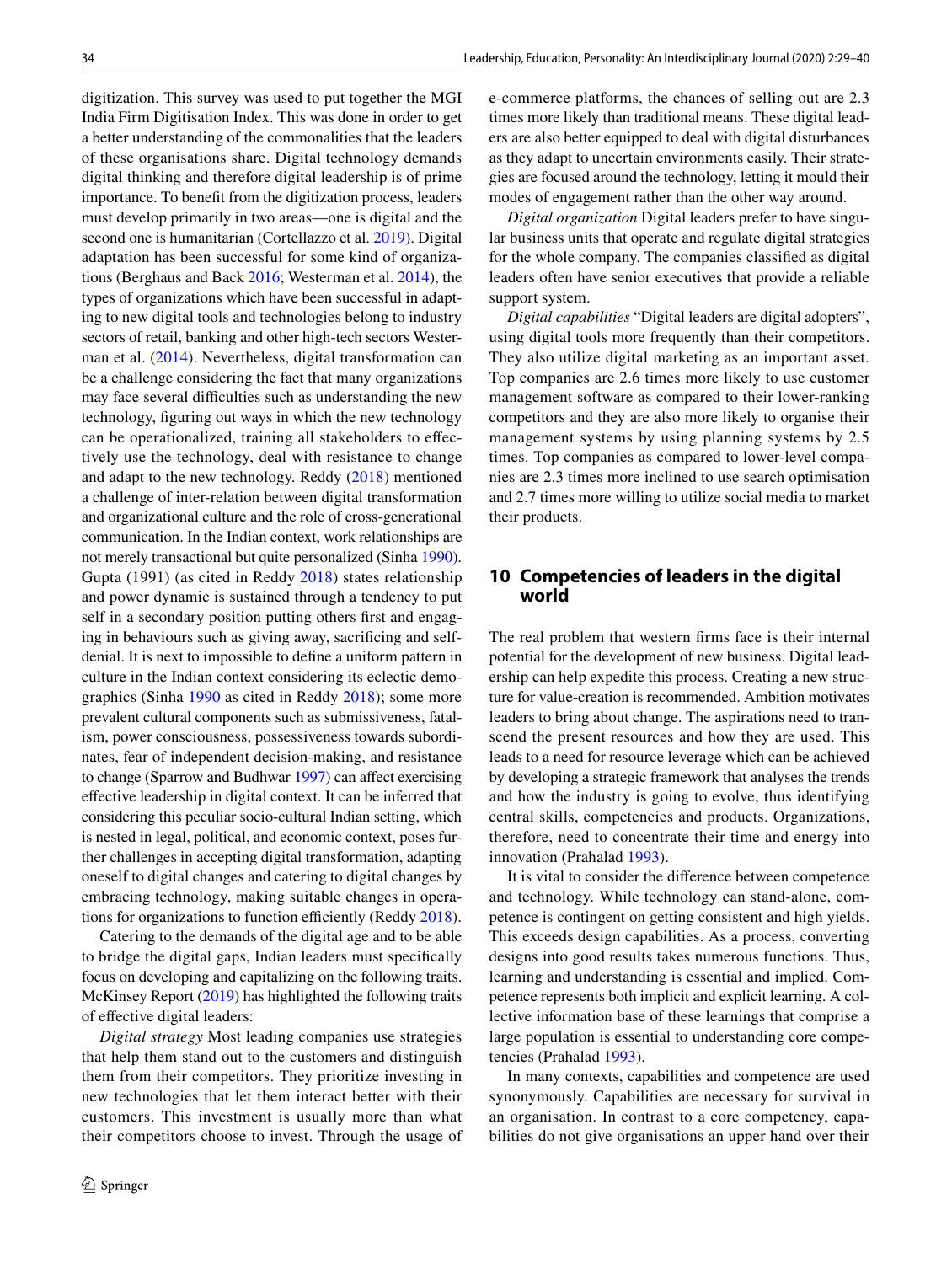competitors. Competence is a form of governance as well, controlling the various relationships within the business as well as the cumulative learning across the levels and functions of the organization. Competence =  $[Technology \times$ Governance Process × collective learning] (Prahalad [1993](#page-10-30)).

According to the research by Korn Ferry Institute [\(2018](#page-10-31)), leaders in Asia are not ready to go digital yet and digital sustainability seems uncertain under the legacy of tried and tested ways. One cannot undermine the role leaders play in driving people to promote change. However, in order to move forward in this digital era, they must modify their ways to encourage the people, thus creating an open, active and well-connected culture to enhance performance.

Using the Korn Ferry Four Dimensions of Leadership and the Korn Ferry Assessment of Leadership Potential, analysing the qualities of over 500 digital leaders and comparing them to their database, the researchers created a unique profle of what traits a leader needs for the digital era. Comparing this profle to more than 2600 leaders in India showed that in order to create a digital change that is sustainable and stable leaders need to adopt a drastic transformation in mindset (Korn Ferry Institute [2018\)](#page-10-31) (Fig. [1](#page-6-0)).

What makes a digital leader great is not just their ability to reach organizational goals but also fostering an environment that promotes future growth and success. Indian leaders are equipped to give desirable results and motivate people, however, their inclination towards structure limits their capabilities in uncertain circumstances. This also obstructs innovative thinking. This further encourages safer approaches, not leaving much space for taking risks, innovation and fostering entrepreneurial reasoning. Their comfort zone of certainty often makes it difficult for them to adjust to change. This restricts their ability to be fexible in a dynamic and uncertain digital environment. Breaking out of this comfort zone will assist them in developing a stronger insight into the digitized future and giving them the confdence to take more calculated risks. In order to shift the digital mindset, three important steps are recommended.

- 1 *Prioritize* In order to boost their confdence in uncertain situations, one needs to integrate a "fast-fail culture" by creating new opportunities. This will allow the leaders to make mistakes and learn from them, thus, increasing confidence.
- 2 *Start recruiting and developing the mindset* Developing a strategy that not only allows you to work with the current leaders but also invest in the future generations will help build a sustainable change. Building a system of assessments and profles for the organization might help to maximize the engagement of both, leaders and their people, to contribute to the vision of the organisation.
- 3 *Create and align symbols of change* In India, a majority of the challenges arise due to cultural norms that are difficult to change. Therefore, creating new symbols of change that ft into the organisation's vision will help combat this. Opening up new channels of communication to dismantle the hierarchies, encouraging collaboration and hiring new employees as agents of change within the organization (Korn Ferry Institute [2018](#page-10-31)).

Indian leaders focus on creating a social mission that emphasises on transparency, enabling better

| <b>Traits</b>          | <b>Competencies</b>  | <b>Drivers</b> |
|------------------------|----------------------|----------------|
| Curiosity              | Cultivate innovation | Independence   |
| Risk taking            | Manage ambiguity     | Structure      |
| Adaptability           | Strategic vision     | Challenge      |
| Tolerance of ambiguity | Engage and inspire   |                |
| Confidence             | Drive results        |                |

<span id="page-6-0"></span>**Fig. 1** Unique characteristics of high-performing digital leaders. Adapted from Korn Ferry Institute [\(2018](#page-10-31)), p. 2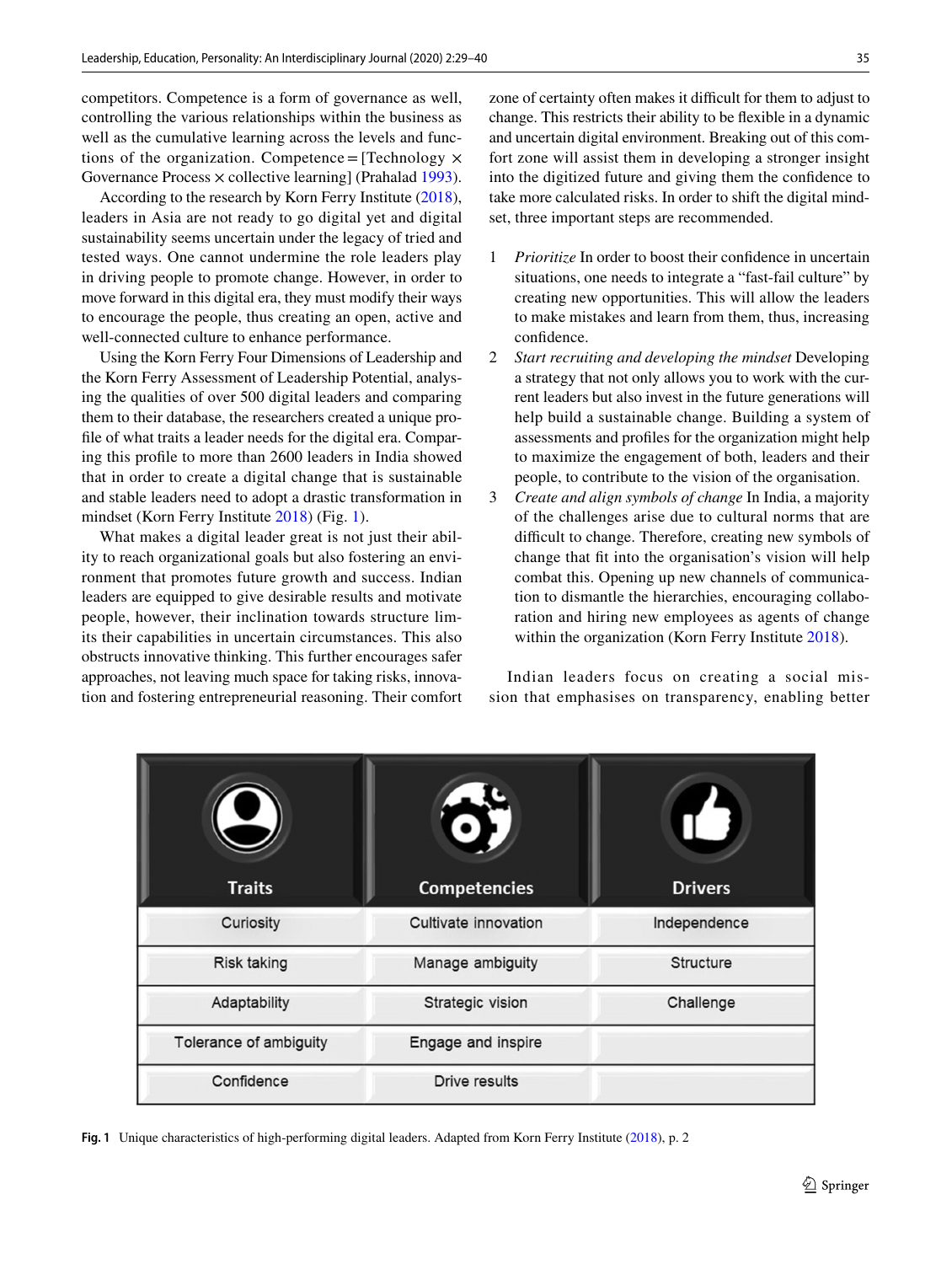communication and dismantling the hierarchy when it comes to decision making. This social mission helps in increasing employee engagement. They also focus more resources on training and develop systems that help them achieve the social mission. Leaders in the West can adapt this perspective through two easily achievable aims—more investments and making social missions stronger. Leaders in India tend to invest more in people and have long term goals that focus on internal growth than their counterparts. Even with the extensive job-hopping, they invest aggressively in training and development in order to increase commitment and openness (Cappelli et al. [2010\)](#page-10-32).

One signifcant diference between Western and Indian leaders is the way they direct their energy. In the list of duties, Indian leaders prioritize their input for business strategies followed by being responsible for the organizational culture, being a guide for their employees and lastly, being a spokesperson of the owner's interests. According to surveys, for Indian leaders the strategy is of utmost importance, they play an integral role in forming the strategies for their organizations. By focusing less on the western ways of planning, they tend to spend more of their time on building incentives, organizational culture and structure. To them, a strategy is a set of policies for competing, like developing competencies and working towards a long-term goal. This helps build the companies competencies, embrace their social purpose as well as personalise the organizational culture. This improves the organization's agility in the market as well as allows them to train their top managers better. Therefore, the top two strategies are building a strategy and emphasis on guiding and coaching (Cappelli et al. [2010](#page-10-32)).

The reasoning behind investing so many resources in employee development is to make sure employees have the best tools to work with and all their requirements are met. This, in turn, ensures they remain committed to the organization for a long time. The prioritization of the development of their employees, forming their attitudes, maintaining the company culture and internationalization help ensure the same (Cappelli et al. [2010](#page-10-32)).

According to statistics, in the United States, new hires receive no form of training when they frst get employed. In contrast, the Kaufman Foundation study showed that the Information Technology industry in India has a formal training program for new hires that lasts for 60 days. The Tata Consultancy Services has a seven-month program and even low-skill organisations usually have a month-long training program. Even with the high turnover rate of 30%, investing in training and development ensures the efficiency and quality of work in the organizations (Cappelli et al. [2010](#page-10-32)).

We live in very competitive times, where organizations are required to excel in many domains without compromising on quality, this includes being innovative and responsive to the consumers. Thus, the development of core

competencies is integral and gives organizations an upper hand over their competitors. Creating newer strategies and assets at a lower cost than other companies and at a rapid pace gives these organizations an advantage for a longer period of time. Core competencies play a very important role, however, the number of competencies that one organization can develop is restricted. Therefore, the organization has to succeed in the competencies they choose to develop (Singh et al. [2008\)](#page-11-9). In 2001, Chaston and their colleagues observed the domains that were concerned with organisational productivity, HR practices, quality management etc., and it showed that information management plays a crucial role in infuencing the rate of growth in the company. Lei et al. (1999) (as cited in Singh et al. [2008](#page-11-9)) elucidate how efficiently organizations utilize new technology and information greatly infuences their success.

Singh et al. ([2008](#page-11-9)) put this in the Indian context, in their research on competencies and performance analysis, they used one-way Anova to identify competencies that are required to be improved in order to become ready for the future. How the developing competencies are prioritized has changed. Organization need to concentrate on areas such as market change identifcation, making efective decisions while using available information, and defining the quality standard based on the needs of the consumers, work environment optimization which is the highest-ranking priorities when it comes to developing competencies in the span if the next 3 years (Singh et al. [2008](#page-11-9)).

Looking at the Indian digitalization process through the lens of LMX theory and after analysing the digital gaps and competencies required to bridge the digital gap; taking into account the various suggestions put forth my researchers presented so far, personalities of Indian digital leaders must be fostered. A notion of "creative personalities" for leaders is put forth by Faix and Mergenthaler [\(2015](#page-10-33)). It is recommended that this notion be applied to the Indian digital leaders as well. Concept of personality operates on two levels—'*having a personality*' and '*being a personality*'. This two-fold approach of personality leads to the so-called "*Schöpferische Persönlichkeit*" simply translated from German into English as "*creative personality*". An individual with a creative personality will ultimately function as a result of an amalgam of the spiritual elements of '*having a personality*' and '*being a personality*'. The aspects of '*having a personality*' show that it is a cumulation of fve elements such as knowledge, competencies, temperament and character, identity, values and virtues. *'Having a personality'* signifes an individual; who executes concrete actions. Each of the fve elements depict a specifc function namely the ability to act based on knowledge and competencies, the willingness to act (having a temperament) along with displaying behaviour that reflects intention, character,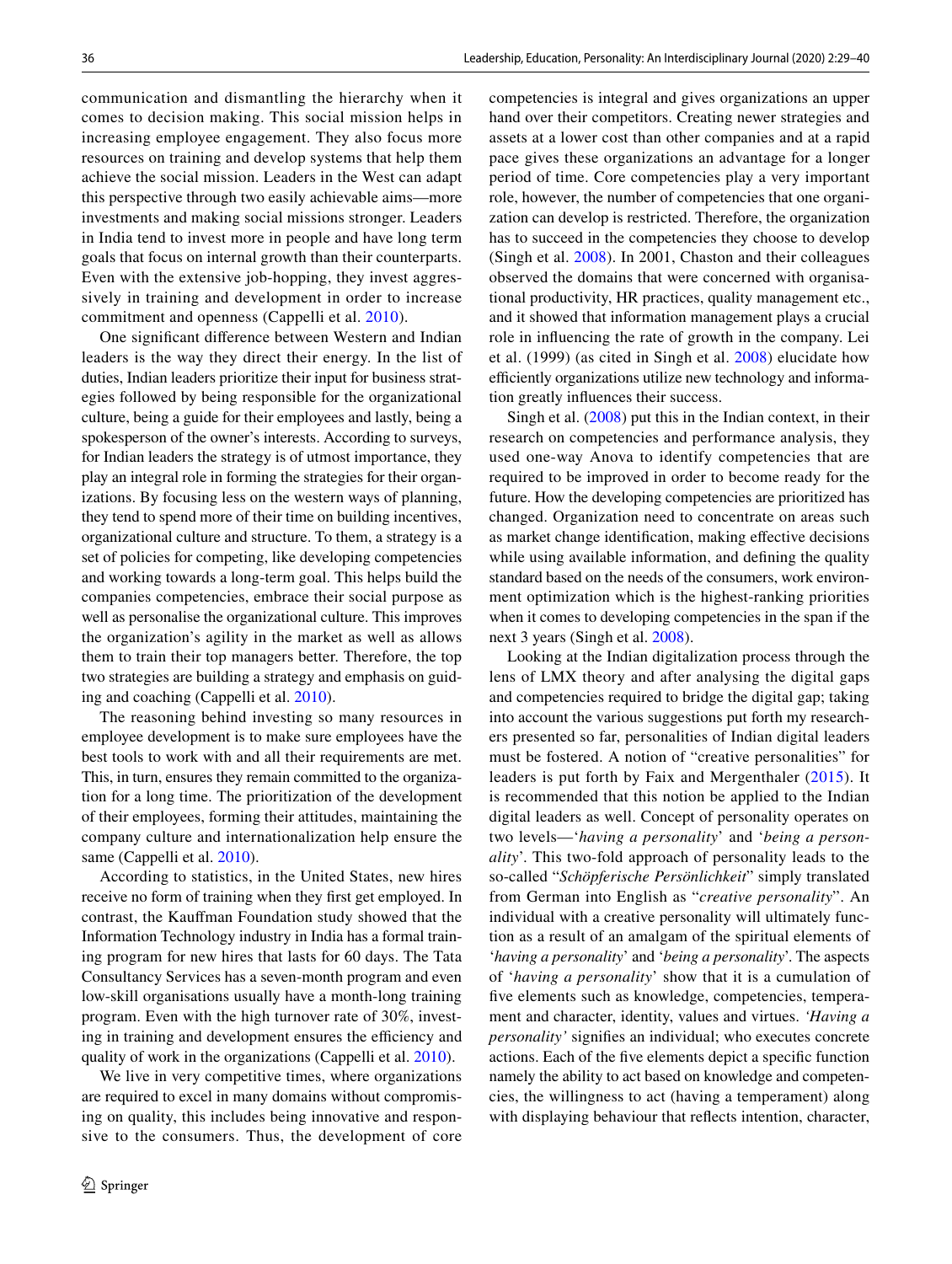identity, values and virtues. Creative personalities have fve components.

#### 1 **Creative personality and knowledge**

 Vast general knowledge is the crux for effective leadership. Being innovative is highlighted as a prime medium to success in leadership. In order to innovate one requires thinking on multiple levels. Catering to complex situations that is the real business situations requires such kind of multi-dimensional thinking and understanding. A leader is bound to have expert knowledge about for example technical terms, particular terminology, knowledge of technical methods and procedures, technical tools, knowledge about standards and legal framework etc. (Pirntke [2010](#page-10-34)). Conclusively, a creative personality must possess a sound technical entrepreneurial knowledge base.

#### 2 **Creative personality and competence**

Only qualifications do not suffice when it comes to successful leadership. Qualifcations usually considered as diplomas or certifcates of a specifc feld are proof of demonstration of a certain set of skills in an organized and artifcial situation. But creative personalities need to demonstrate something beyond qualifcations. Creative personalities possess competencies that distinguish them from highly qualifed individuals. Creative personalities display exceptional decision-making competency and the ability to take action. "They develop new knowledge to solve new problems (Prahalad and Krishnan [2009,](#page-10-35) p. 288) by bringing forth forward the new in a self-organized manner" (Faix and Mergenthaler [2015](#page-10-33), p.138).

#### 3 **Creative personality, temperament and character**

 Temperament and character have their roots in human instinct. The character of a creative personality is recognized through the curiosity instinct and aggression instinct. Both these instincts play an important role in innovation which is a prerequisite of leadership. For creative personalities the result of being curious is pleasure, possess zest to discover and ably transform a possibility into reality by coming out of their comfort zone and fearlessly face the unknown situations (Horx [2009\)](#page-10-36). The aggression instinct (a certain degree of aggressiveness) seems to be necessary for the creative personality as it is conceived as the drive to win, the drive for power, rank and recognition (Cube 1998, p. 12, as cited in Faix and Mergenthaler [2015\)](#page-10-33).

#### 4 **Creative personality and identity**

 Identity of a creative personality can be clearly understood if he/she is realistic and self-critical, has a realistic estimation of one's powers. A creative personality is able to cope with stress and other negative emotions such as anger and rage, keep calm, have patience, tolerance and manage one's excitement, is optimally motivated and goal oriented has great social skills such as along with empathy, is able to handle psychological dependency on others and fnally is capable of analyzing risks and dangers that come up from one's own actions and actions of others. All the above-mentioned characteristics contribute positively to having a creative personality.

## 5 **Creative personality, values and virtues**

 Successful leadership is impossible without innovation. To foster innovation in any organization, creative personalities must be nurtured. The values and virtues are exceptionally important as creative personalities ought to create something new and they must take the responsibility of the new and also must be capable of evaluating and foreseeing the risks associated with creating something new. Virtues that play an important role in innovation and subsequently in entrepreneurial success are reliability, prudence and mindfulness. Reliability means an individual acting, judging and deciding in an ingenuous manner objectively and subjectively. Prudence refers to acting, judging and deciding in a careful and far-sighted way. Mindfulness refers to acting, judging and deciding about other people and or objects with caution. Values essential for creative personalities are trust, tolerance, sustainability, consequence and respect. Trust "is the kind of faith in a person that becomes especially signifcant when the person one trusts must take action in a new or unprecedented situation" (Faix and Mergenthaler [2015,](#page-10-33) p. 143). Tolerance, as regarded by Bauman (1991) (as cited in Faix and Mergenthaler [2015](#page-10-33)) is the "otherness in the other". It is expected that one does not act according to general rules and standards but only in a self-organized manner. Sustainability means "an effort to preserve and expand the social, environmental and economic prosperity of present and future generations" (Faix and Mergenthaler [2015,](#page-10-33) p. 143). Considering the global context, multicultural teams require mutual trust and respect for innovative thinking and action.

# **11 Future implications**

The understanding of the traditional leadership culture in collectivistic countries like India would go a long way in planning the efective execution of digital leadership. The future focus of developing competencies for Indian digital leaders should be on building such creative personalities who can deal with challenging digital world with confdence, sound decision-making and readiness to adapt to changing digital times. In the context of knowledge, this would be especially important for senior leaders in terms of acquiring knowledge about and remaining up-to-date with the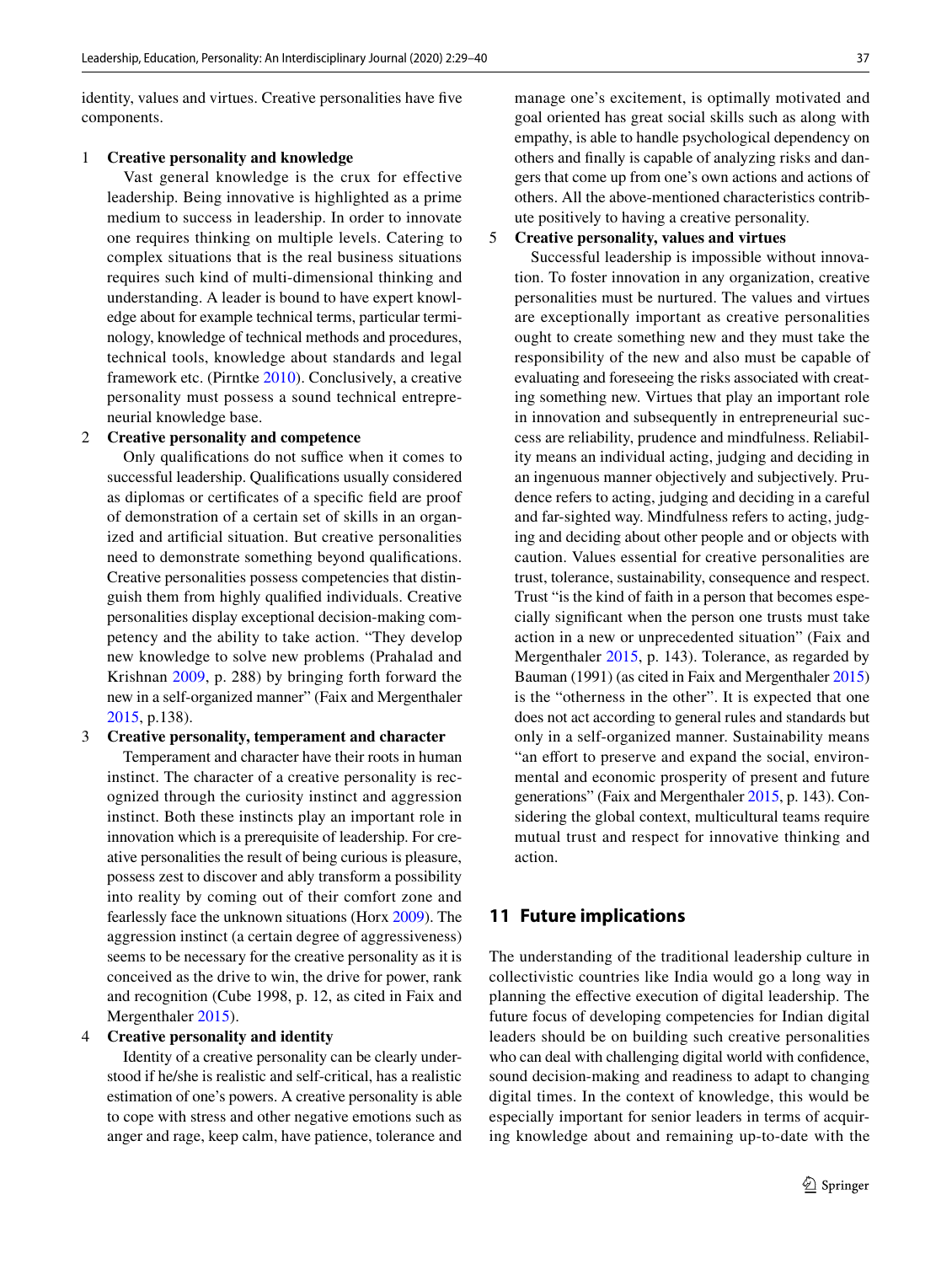advancements in digital technology. As competencies exhibited by senior and emerging young employees would difer, training based on specifc competencies aimed at respective age/experience of leaders could be planned. The aggressive temperament that form a component of creative personality can be interpreted as the authoritarian assertive drive to accomplish organization goals. The Indian traditional inclination towards high power distance and paternalistic leadership can be used in favour of building such creative leaders, while also maintaining the traditional sense of infuencing members through a position of authority that is respected but not feared. The wisdom gained over time, the vast experience of dealing with myriad situations and challenges, and empathy towards employees as a parental fgure leading them, can all create a favorable condition for garnering creative leadership as long as the blend of traditional values and modern attitudes come together in a smooth union. To summarize, it may be said that the challenges for LMX discussed earlier, can themselves become unique opportunities for building specifc competencies among Indian leaders, provided that Western models aren't applied directly without taking the cultural variables into consideration.

# **12 Limitations**

The paper explores possible obstacles in the functioning of digital leadership in the Indian context and also explores few approaches in dealing with these challenges. These discussions however need to be understood in the light of certain limitations.

The frst limitation is the digital divide. Paul ([2002](#page-10-37)) refers to 'digital divide' as a disproportionate pace of development related to digital infrastructure, access and availability which is unique to every society. Digital divide results in variances across nations but also within nations for communities who are economically disadvantaged, or who belong to ethnic and linguistic minorities. Although India has recently been making encouraging efforts to bridge the gap by initiating a number of projects and programmes for inclusion of rural and remote locations, access to information and communication technology is still far from equal. This would translate into diferential progress even in the training and creation of digital leaders. In keeping with the sociological theories related to digital divide, one can expect that leaders from the urban region and from higher socio-economic status would have had more opportunities to use digital technology and thus would consequently emerge as digital leaders much sooner compared to their counterparts hailing from rural areas and lower socio-economic status.

The second limitation which also impacts the digital divide is the age divide. Given the collectivistic culture, high power distance style of organizational interactions

and prevalence of a favourable environment for paternalistic leadership, the current demographic cohort of Indian organizations may face certain challenges in embracing transformation in the form of digital leadership. The traditional leadership pattern demands a constant emphasis on personal yet paternal one-on-one interactions between the leader and the members, with the members expecting the leader to provide guidance and advice from a position of authority. The structure of most contemporary organizations in the country, however, is characterized by an age divide, with a young, dynamic and digitally fairly literate workforce being led in a traditional fashion, by a senior leader serving his/her fnal years in the said organization. This digital competency divide may cause the young members to experience a lack of connect with the leader in the highly informal virtual space and vice versa, the senior leaders may face difficulties in obtaining the necessary digital skill levels to communicate their mentorship to the young members. As traditional Indian leadership has relied heavily upon charismatic speeches by leaders and interpersonal bonding with the followers, this shift to a more virtual platform may render the digitization of organizational systems more complex. The challenge, therefore, arises not from the lack of necessary infrastructure, but rather from the attitudinal diferences that appear to widen with the widening gap between traditional values and modern demands.

**Acknowledgements** The authors would like to acknowledge Ms. Muskaan Malhotra, Third year Undergraduate, School of Liberal Education, FLAME University, Pune for her assistance.

#### **Compliance with ethical standards**

**Conflict of interest** On behalf of all authors, the corresponding author states that there is no confict of interest. This article is not based on any study that required funding.

**Open Access** Dieser Artikel wird unter der Creative Commons Namensnennung 4.0 International Lizenz veröfentlicht, welche die Nutzung, Vervielfältigung, Bearbeitung, Verbreitung und Wiedergabe in jeglichem Medium und Format erlaubt, sofern Sie den/die ursprünglichen Autor(en) und die Quelle ordnungsgemäß nennen, einen Link zur Creative Commons Lizenz beifügen und angeben, ob Änderungen vorgenommen wurden. Die in diesem Artikel enthaltenen Bilder und sonstiges Drittmaterial unterliegen ebenfalls der genannten Creative Commons Lizenz, sofern sich aus der Abbildungslegende nichts anderes ergibt. Sofern das betrefende Material nicht unter der genannten Creative Commons Lizenz steht und die betreffende Handlung nicht nach gesetzlichen Vorschriften erlaubt ist, ist für die oben aufgeführten Weiterverwendungen des Materials die Einwilligung des jeweiligen Rechteinhabers einzuholen. Weitere Details zur Lizenz entnehmen Sie bitte der Lizenzinformation auf [http://creativecommons](http://creativecommons.org/licenses/by/4.0/) [.org/licenses/by/4.0/d](http://creativecommons.org/licenses/by/4.0/)eed.de.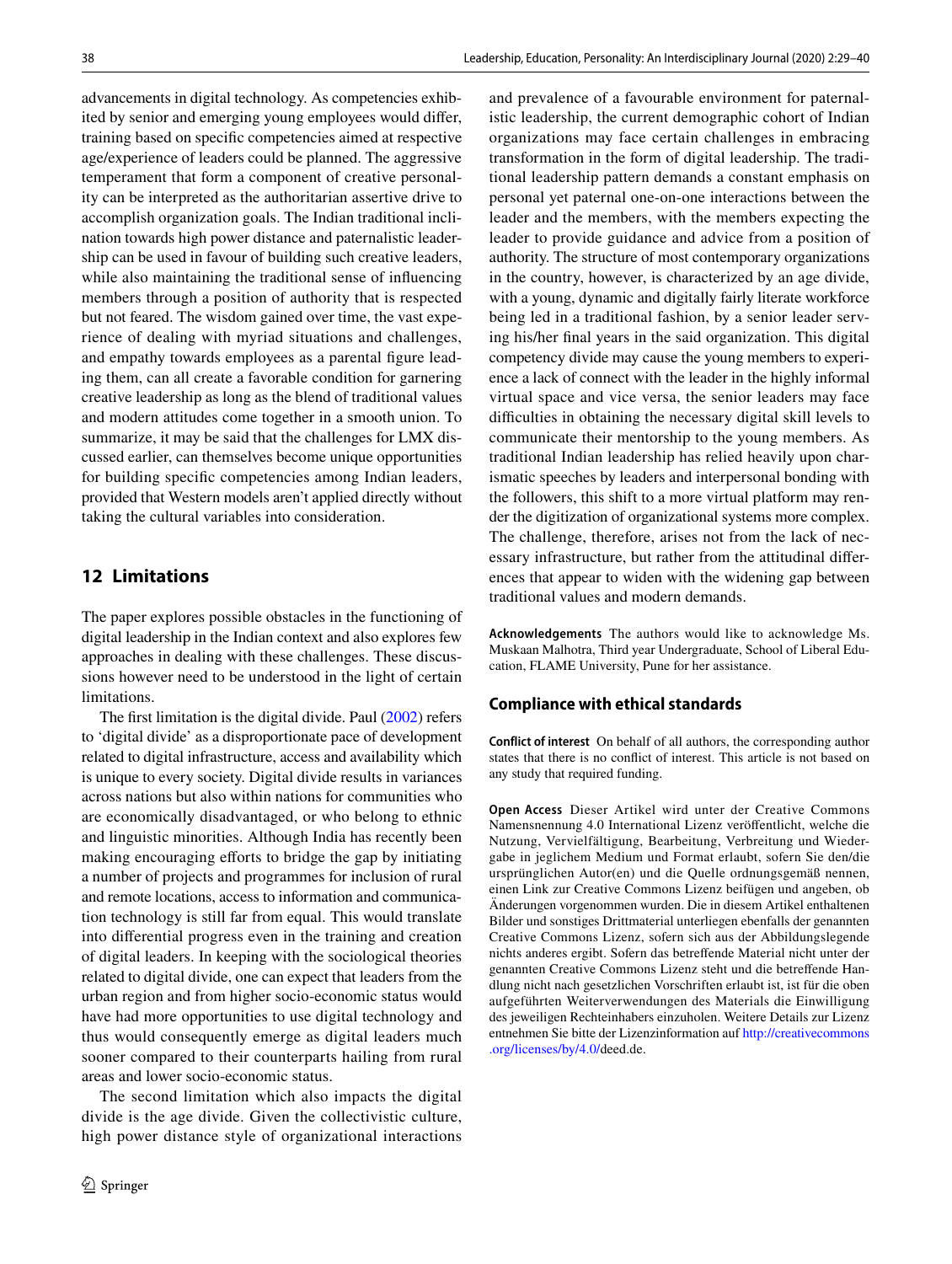#### **References**

- <span id="page-10-3"></span>Anand S, Hu J, Liden RC, Vidyarthi PR (2011) Leader-member exchange: recent research fndings and prospects for the future. The Sage Handbook of Leadership, Thousand Oaks, pp 311–325
- <span id="page-10-11"></span>Aryee S, Chen ZX (2006) Leader–member exchange in a Chinese context: antecedents, the mediating role of psychological empowerment and outcomes. J Bus Res 59(7):793–801
- <span id="page-10-16"></span>Aycan Z (2006) Paternalism: towards conceptual refinement and operationalization. In: Kim U, Yang KS, Hwang KK (eds) Indigenous and cultural psychology: understanding people in context. Springer, New York, NY, pp 445–466
- <span id="page-10-19"></span>Aycan Z, Kanungo RN, Mendonca M, Yu K, Deller J, Stahl G, Kurshid A (2000) Impact of culture on human resource management practices: a 10-country comparison. Appl Psychol Int Rev 49(1):192–221
- <span id="page-10-29"></span>Berghaus S, Back A (2016) Stages in digital business transformation: results of an empirical maturity study. Paper presented at the 10th Mediterranean Conference on Information Systems (MCIS 2016, Proceedings. 22.). Paphos, Cyprus. [https://aisel.aisnet.org/mcis2](https://aisel.aisnet.org/mcis2016/22) [016/22](https://aisel.aisnet.org/mcis2016/22)
- <span id="page-10-2"></span>Bharadwaj A, El Sawy OA, Pavlou PA, Venkatraman N (2013) Visions and voices on emerging challenges in digital business strategy. MIS Q 37(2):633–661. [https://doi.org/10.25300/](https://doi.org/10.25300/misq/2013/37.2.14) [misq/2013/37.2.14](https://doi.org/10.25300/misq/2013/37.2.14)
- <span id="page-10-24"></span>Bounfour A (2016) Digital futures, digital transformation, progress in IS. Springer International Publishing, Cham
- <span id="page-10-32"></span>Cappelli P, Singh H, Singh J, Useem M (2010) Leadership lessons from India. How the best Indian companies drive performance by investing in people. Harvard Business Review, Brighton
- <span id="page-10-7"></span>Chatterjee SR (2007) Human resource management in India: 'Where From' and 'Where To?'. Res Pract Hum Resour Manag 15(2):92–103
- <span id="page-10-12"></span>Chhokar JS, Brodbeck FC, House RJ (eds) (2007) Culture and leadership across the world: the GLOBE book of in-depth studies of 25 societies. Routledge, Abingdon
- <span id="page-10-25"></span>Collin J, Hiekkanen K, Korhonen JJ, Halén M, Itälä T, Helenius M (2015) IT leadership in transition—The impact of digitalization on Finnish organizations. Research rapport, Aalto University, Department of Computer Science
- <span id="page-10-28"></span>Cortellazzo L, Bruni E, Zampieri R (2019) The role of leadership in a digitalized world: a review. Front Psychol. [https://doi.org/10.3389/](https://doi.org/10.3389/fpsyg.2019.01938/full) [fpsyg.2019.01938/full](https://doi.org/10.3389/fpsyg.2019.01938/full)
- <span id="page-10-9"></span>Dickson D, Hargie O, Rainey S (2003) Cross-community communication and relationships in the workplace: a case study of a large Northern Ireland organisation. In: Hargie O, Dickson D (eds) Researching the troubles: social science perspectives on the Northern Ireland confict. Mainstream Publishing, pp 183–2070
- <span id="page-10-14"></span>Erez M (1994) Towards a model of cross-cultural I/O psychology. Handb Ind Organ Psychol 4:569–607
- <span id="page-10-1"></span>Erpenbeck J, von Rosenstiel L (2003) Handbuch Kompetenzmessung. Erkennen, verstehen und bewerten von Kompetenzen in der betrieblichen, pädagogischen und psychologischen Praxis. Stuttgart
- <span id="page-10-27"></span>Fagerberg J, Godinho MM (2005) Innovation and catching-up. In: Fagerberg J, Mowery DC, Nelson RR (eds) The Oxford handbook of innovation. Oxford University Press, Oxford
- <span id="page-10-33"></span>Faix WG, Mergenthaler J (2015) The creative power of education. On the formation of a creative personality as the fundamental condition for innovation and entrepreneurial success. Steinbeis-Edition. Translation of: Die schöpferische Kraft der Bildung, Steinbeis-Edition Stuttgart, 2010/2nd edn, 2013. [https://www.steinbeis-sibe.](https://www.steinbeis-sibe.de/wp-content/uploads/2014/01/SIBE_Schoepferische_Kraft_der_Bildung_web.pdf) [de/wp-content/uploads/2014/01/SIBE\\_Schoepferische\\_Kraft](https://www.steinbeis-sibe.de/wp-content/uploads/2014/01/SIBE_Schoepferische_Kraft_der_Bildung_web.pdf) [\\_der\\_Bildung\\_web.pdf](https://www.steinbeis-sibe.de/wp-content/uploads/2014/01/SIBE_Schoepferische_Kraft_der_Bildung_web.pdf). Accessed 16 Oct 2019
- <span id="page-10-17"></span>Farh JL, Liang J, Chou LF, Cheng BS (2008) Paternalistic leadership in Chinese organizations: research progress and future research

directions. In: Chen CC, Lee YT (eds) Business leadership in China: philosophies, theories, and practices. Cambridge University Press, Cambridge, pp 171–205

- <span id="page-10-15"></span>Gelfand MJ, Bhawuk DPS, Nishii LH, Bechtold DJ, House RJ, Hanges PJ, Gupta V (2004) Culture, leadership, and organizations: the GLOBE study of 62 societies. Individualism and collectivism. Sage, Thousand Oaks
- <span id="page-10-5"></span>Gelfand MJ, Erez M, Aycan Z (2007) Cross-cultural organizational behavior. Ann Rev Psycholol 58:479–514
- <span id="page-10-10"></span>Hofstede G (2001) Culture's consequences: Comparing values, behaviors, institutions, and organizations across nations, 2nd edn. Sage, London
- <span id="page-10-36"></span>Horx M (2009) Das Buch des Wandels. Wie Menschen Zukunft gestalten. DVA Deutsche Verlags-Anstalt, München
- <span id="page-10-4"></span>House RJ, Hanges PJ, Javidan M, Dorfman PW, Gupta V (eds) (2004) Culture, leadership, and organizations: the GLOBE study of 62 societies. Sage publications, Thousand Oaks
- <span id="page-10-21"></span>Kakar S (2008) Culture and psyche: selected essays. Oxford University Press, Oxford
- <span id="page-10-31"></span>Korn Ferry Institute (2018) Developing leaders for the digital age is mission-critical for organisational success. Digital leadership in India. [https://focus.kornferry.com/wp-content/uploads/2015/02/](https://focus.kornferry.com/wp-content/uploads/2015/02/Korn-Ferry-Digital-leadership-in-India.pdf) [Korn-Ferry-Digital-leadership-in-India.pdf.](https://focus.kornferry.com/wp-content/uploads/2015/02/Korn-Ferry-Digital-leadership-in-India.pdf) Accessed 21 Aug 2019
- <span id="page-10-22"></span>Li F, Nucciarelli A, Roden S, Graham G (2016) How smart cities transform operations models: a new research agenda for operations management in the digital economy. Prod Plan Control 27(6):514–528
- <span id="page-10-26"></span>Maiti D, Castellacci F, Melchior A (2020) Digitalisation and development: issues for India and beyond. In: Maiti D, Castellacci F, Melchior A (eds) Digitalisation and development. Springer, Singapore. [https://doi.org/10.1007/978-981-13-9996-1\\_1](https://doi.org/10.1007/978-981-13-9996-1_1)
- <span id="page-10-18"></span>Martinez PG (2005) Paternalism as a positive form of leadership in the Latin American context: leader benevolence, decision-making control and human resource management practices. Managing human resources in Latin America: An Agenda for International Leaders, pp 75–93
- <span id="page-10-20"></span>Mathur P, Aycan Z, Kanungo RN (1996) Indian organizational culture: a comparison between public and private sectors. Psychol Dev Soc 8(2):199–222
- <span id="page-10-0"></span>McKinsey Report (2019) Digital India: technology to transform a connected nation. McKinsey Global Institute. [https://www.mckin](https://www.mckinsey.com/business-functions/mckinsey-digital/our-insights/digital-india-technology-to-transform-a-connected-nation) [sey.com/business-functions/mckinsey-digital/our-insights/digit](https://www.mckinsey.com/business-functions/mckinsey-digital/our-insights/digital-india-technology-to-transform-a-connected-nation) [al-india-technology-to-transform-a-connected-nation](https://www.mckinsey.com/business-functions/mckinsey-digital/our-insights/digital-india-technology-to-transform-a-connected-nation)
- <span id="page-10-37"></span>Paul J (2002) Narrowing the digital Divide: Initiatives undertaken by the Association of south-east Asian Nations (ASEAN). Program Electron Lib Inf Syst 36(1):13–22. [https://doi.org/10.1108/00330](https://doi.org/10.1108/00330330210426085/full/html) [330210426085/full/html](https://doi.org/10.1108/00330330210426085/full/html)
- <span id="page-10-13"></span>Pellegrini E, Scandura T, Jayaraman V (2010) Cross-cultural generalizability of paternalistic leadership: an expansion of leader–member exchange theory. Group Organ Manag 35(4):391-420. [https://doi.](https://doi.org/10.1177/1059601110378456) [org/10.1177/1059601110378456](https://doi.org/10.1177/1059601110378456)
- <span id="page-10-34"></span>Pirntke G (2010) Lernen nach der neuen Ausbildereignungsverordnung*.* Norderstedt
- <span id="page-10-30"></span>Prahalad CK (1993) The role of core competencies in the corporation. Res Technol Manag 36(6):40–47
- <span id="page-10-35"></span>Prahalad CK, Krishnan MS (2009) Die Revolution der Innovation. Wertschöpfung durch neue Formen in der globalen Zusammenarbeit, Munich
- <span id="page-10-6"></span>Rangarajan LN (ed) (1992) The Arthashastra. Penguin Books India
- <span id="page-10-23"></span>Reddy P (2018) A critical review on leadership in the digital age. Int J Acad Res Dev 3(1):467–468
- <span id="page-10-8"></span>Rockstuhl T, Dulebohn J, Ang S, Shore L (2012) Leader–member exchange (LMX) and culture: a meta-analysis of correlates of LMX across 23 countries. J Appl Psychol 97(6):1097–1130. [https](https://doi.org/10.1037/a0029978) [://doi.org/10.1037/a0029978](https://doi.org/10.1037/a0029978)

 $\mathcal{D}$  Springer